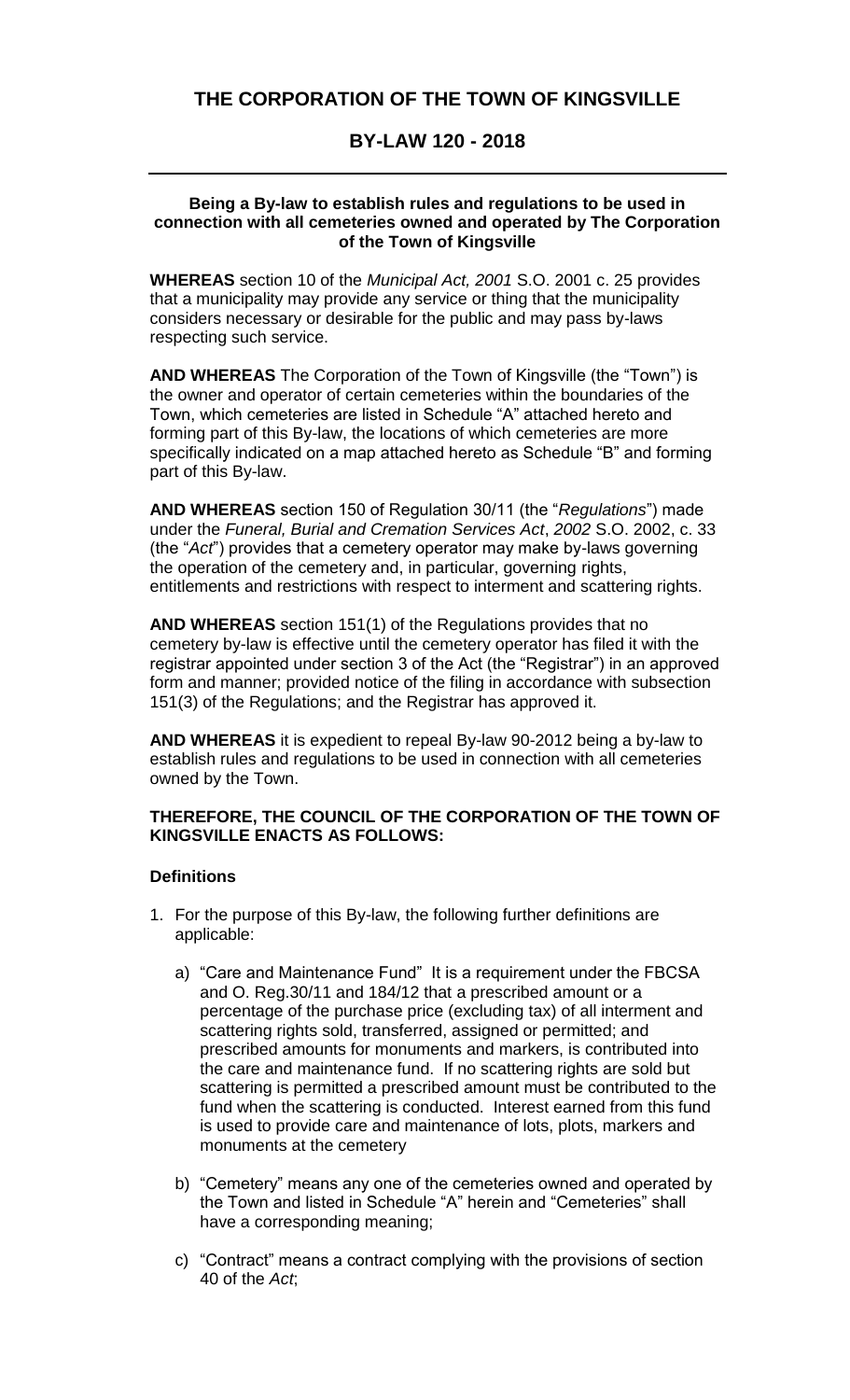- d) "Fee" means the corresponding fee charged for a service pursuant to the Town's Fees and Charges By-law, as amended from time to time, and as set out in a price list as required by section 33 of the Act;
- e) "Holiday" means:

| New Year's Day    | Labour Day              |
|-------------------|-------------------------|
| <b>Family Day</b> | <b>Thanksgiving Day</b> |
| Good Friday       | Remembrance Day         |
| Easter Monday     | December 24             |
| Victoria Day      | Christmas Day           |
| Canada Day        | <b>Boxing Day</b>       |
| Civic Holiday     |                         |

and the day designated by the Town to observe the above listed holidays

- f) "Inter" means the burial of human remains and includes the placing of human remains in a Lot and "Interred" and "Interment" shall have corresponding meanings;
- g) "Interment Rights" includes the right to require or direct the Interment of human remains in a Lot;
- h) "Lot" means an area of land in a Cemetery being approximately 3'4" x 8' containing, or set aside to contain, Interred human remains;
- i) "Manager" means the person assigned by the Town from time to time to manage the Cemeteries or his or her designate;
- j) "Marker" means any permanent memorial set flush with the surface of the ground and used to mark the location of a Lot;
- k) "Monument" means any permanent memorial projecting above the ground level and used to mark the location of a Lot;
- l) "Open Hours" means between 8:00 a.m. and 8:00 p.m.;
- m) "Plot" means two (2) or more Lots in respect of which the Interment Rights have been sold as a unit;
- n) "Rights Holder" means the person who holds the Interment Rights with respect to a Lot; and
- o) "Town" means The Corporation of the Town of Kingsville

#### **Regulations for Interments and Disinterments**

#### **Generally**

- 2. A Rights Holder, or his or her authorized representative, shall provide at least forty-eight (48) hours notice (excluding Sundays and holidays) of a proposed date and time of Interment in writing to the Manager.
- 3. No Interment or Disinterment will be performed on any Sunday or Statutory Holiday unless authorized by the Manager of Public Works or if the Town is ordered to do so by a representative of the Ministry of Health.
- 4. No Lot shall be opened for Interment or Disinterment by a person not in the employ of; acting as agent of; or under the express direction of the Town.
- 5. The Town assumes no responsibility or liability for loss or damage to any person or property during Interment or Disinterment.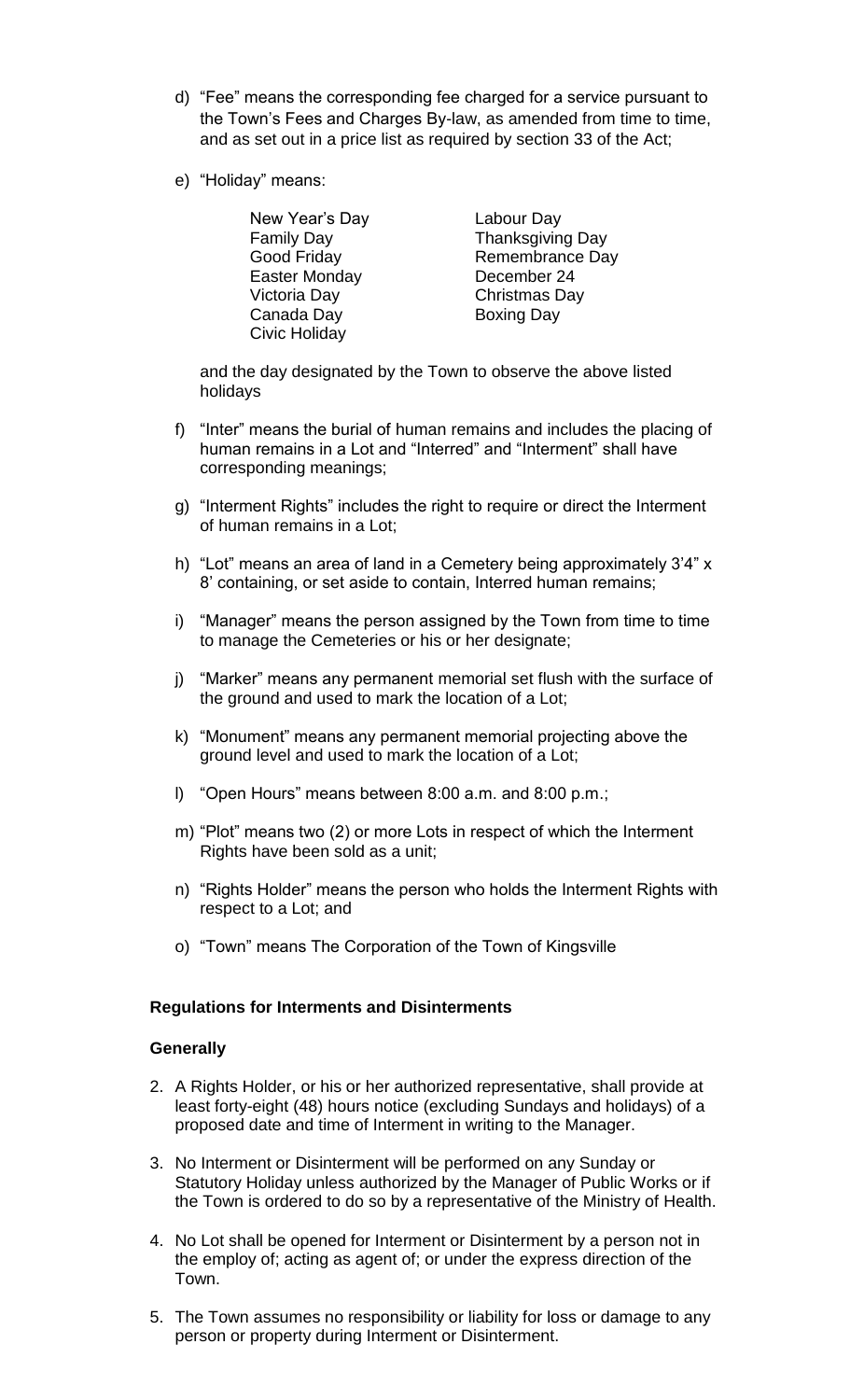### **Requirements Prior to Interment**

- 6. In addition to any other requirement under the *Act* and the Regulations and any other legislation that may be in force from time to time, the following shall be received by the Town prior to an Interment in a Cemetery:
	- a. a Contract for the Interment;
	- b. if the remains to be Interred are not those of a Rights Holder, the written consent of all Rights Holders, or their authorized representatives, to such Interment; and
	- c. payment in full of the Fee for the Interment
	- d. burial permit
	- e. certificate of cremation

### **Requirements Prior to Disinterment**

- 7. In addition to any other requirement under the *Act* and the Regulations and any other legislation that may be in force from time to time, the following shall be received by the Town prior to a Disinterment in a Cemetery:
	- a. a Contract for the Disinterment; and
	- b. payment in full of the Fee for the Disinterment

### **Interments**

- 8. The following may be Interred in one (1) Lot:
	- a. not more than four (4) cremated remains; or
	- b. one (1) non-cremated remains; and
		- i. one (1) 12"x24" container containing infant remains to be Interred at the head of the Lot, provided space is available; or
		- ii. not more than two (2) cremated remains
- 9. Remains to be Interred in a Lot shall be enclosed in a container which container shall be:
	- a. sealed securely;
	- b. of sufficient strength to permit Interment with the container remaining intact; and
	- c. of a size to permit Interment within the Lot

# **Notice of Resale and Transfer of Interment Rights**

- 10.The Town prohibits the resale of Interment Rights to a third party and will repurchase these rights at the price set out in the Town's Fees and Charges By-law, at the rate on the current price list, less any care and maintenance contribution amount previously paid. The Town is not required to repurchase unused Interment Rights in a plot if one of the Interment Rights in the plot has been exercised.
- 11.The Town permits the Interment Rights holder to transfer their Interment Rights to a third party, at the current price set out in the Cemetery Service Price List, so long as the transfer is conducted through the Town.

# **Cancellation of Interment Rights within the 30 Day Cooling-Off Period**

12.A purchaser has the right to cancel an interment contract within thirty (30) days of signing the interment contract, by providing written notice of the cancellation to the cemetery operator. The cemetery operator will refund all monies paid by the purchaser within thirty (30) days form the date of the request for cancellation.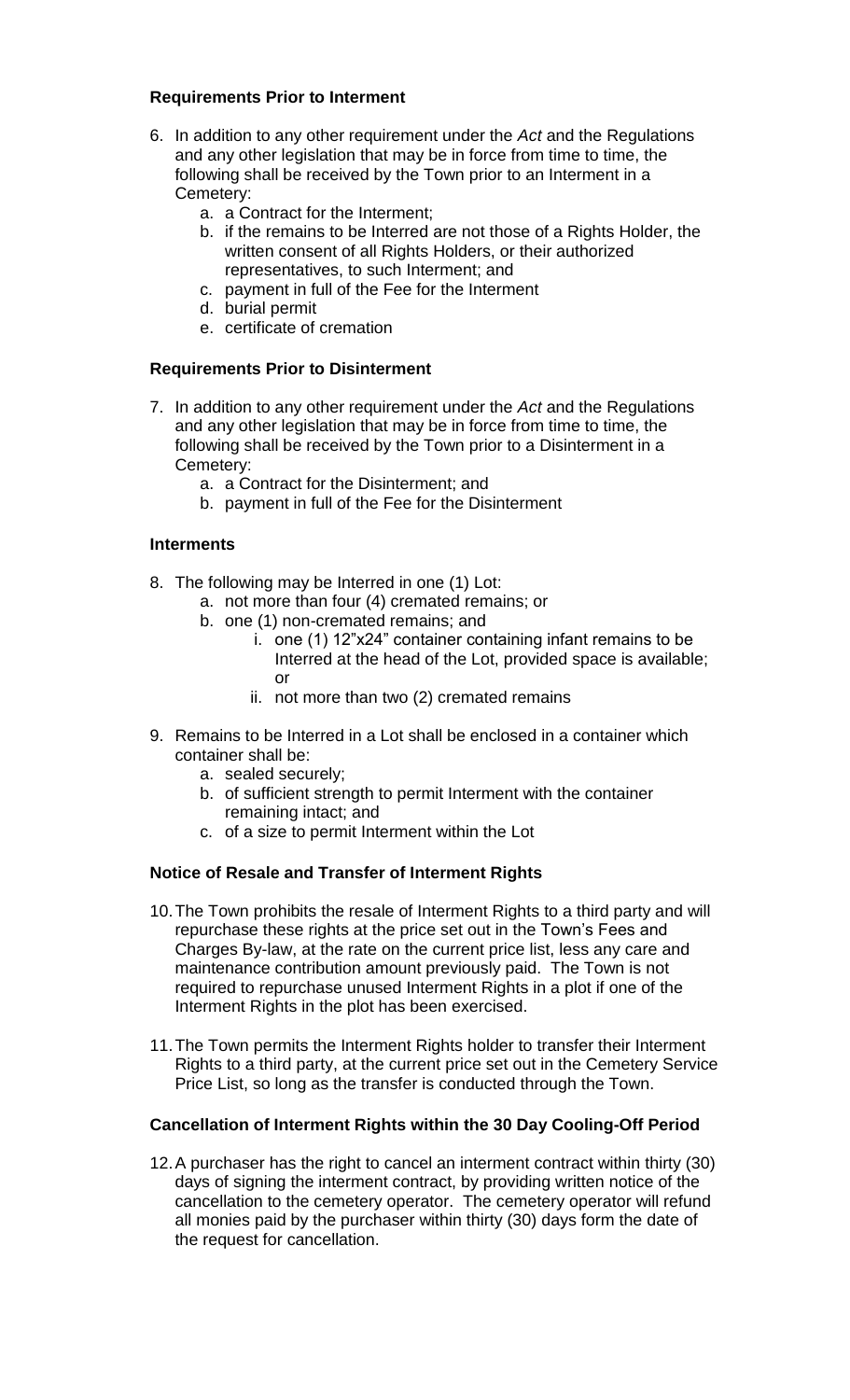# **Cancellation of Interment Rights after the 30 Day Cooling-Off Period**

- 13. Upon receiving written notice form the purchaser of the interment rights, the cemetery operator will cancel the contract and issue a refund to the purchaser for the amount paid for the interment rights less the appropriate amount that is required to be deposited into the Care and Maintenance Fund. This refund will be made within thirty (30) days of receiving said notice. If the Interment Rights Certificate has been issued to the interment rights holder(s), the Certificate must be returned to the Cemetery Operator along with the written notice of cancellation.
- 14. If any portion of the interment rights has been exercised, the purchaser, or the Interment Rights Holder(s), are not entitled to cancel the contract or re-sell the interment rights.

# **Regulations for Markers and Monuments**

# **Generally**

- 15.Subject to sections 22 and 23, one (1) Marker or one (1) Monument that otherwise complies with the regulations contained in this By-law may be installed on a Lot or Plot.
- 16.No person shall erect, install, move, alter or remove or cause to be erected, installed, moved, altered or removed, a Marker or Monument in a Cemetery without written authorization from the Manager.
- 17.No person shall deliver to a Cemetery or cause to be delivered to a Cemetery a Marker or Monument without written authorization from the Manager and unless the foundation is prepared and the marker and Monument is to be immediately installed.
- 18.Every person who wishes to deliver to a Cemetery or, erect, install, place, move, alter or remove a Marker or Monument in a Cemetery shall provide such information in connection with the Marker or Monument and the erection, installation, placement, movement, alteration or removal of the Marker or Monument as the Manager may require.
- 19.Vases permanently attached to a Marker or Monument shall be:
	- a. constructed of bronze;
	- b. of sufficient strength to protect the vase in an inverted position; and
	- c. attached to the Marker or Monument with a chain long enough to invert, and the Town shall assume no responsibility nor liability for the loss or damage to vases attached to any Marker or Monument.
- 20.Despite anything else in this By-law, no Marker, Monument or Foundation shall extend over the side of any Lot or Plot.

# **Requirements Prior to Installation**

- 21.In addition to any other provisions of this By-law, the following shall be received by the Town prior to the installation of a Marker or Monument:
	- a. Written authorization for the installation of the Monument or Marker from all Rights Holders or the authorized representatives of the Rights Holders; and
	- b. Payment in full of the Fee for the Marker or Monument Care and **Maintenance**

# **Markers**

22.When measuring a Marker, depth shall refer to the distance from front to back and width shall refer to the distance from left to right.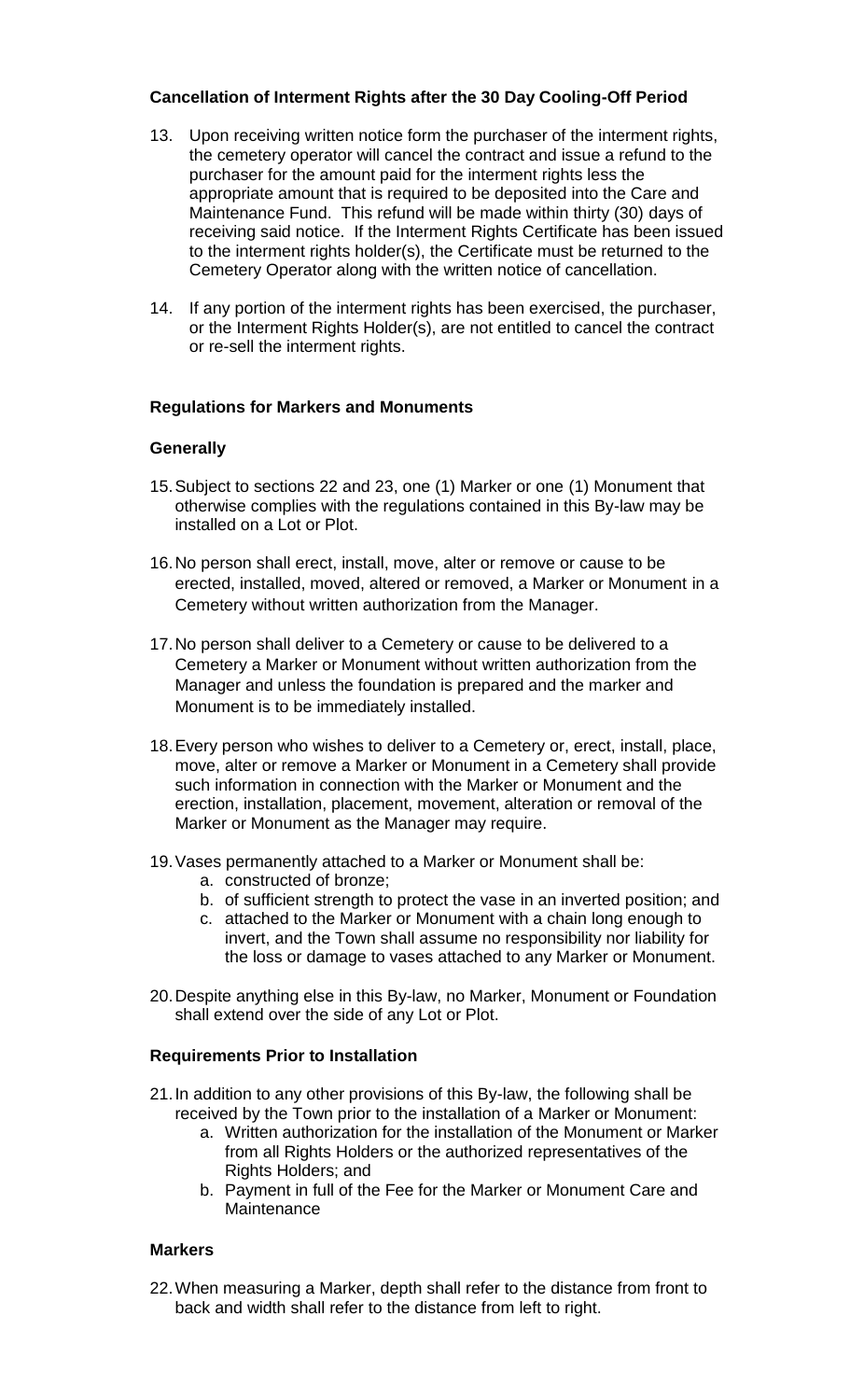- 23.A Marker shall:
	- a. be flat;
	- b. be constructed of marble, granite or bronze;
	- c. be set level with the ground so that a lawnmower may pass safely over the Marker;
	- d. not have any inscription which is not in keeping with the dignity and decorum of the Cemeteries;
	- e. be a minimum thickness of 4"
	- f. be a minimum size of 10" in depth x 20" in width
	- g. be a maximum size of:
		- i. 16" in depth x 30" in width if placed on a Lot; or
		- ii. 18" in depth x 42" in width if placed on a Plot
	- h. be placed such that the Marker does not interfere with future Interments
- 24.If the Marker has a skirt, such skirt shall be no more than 2" greater than the size of the Marker

### **Monuments**

- 25.Notwithstanding any other provision of this By-law, Monuments are prohibited in the following Cemeteries:
	- a. Sections A, B, C, D and E of the Greenhill Cemetery; and
	- b. Graceland Expanded Cemetery
- 26.When measuring a Monument or its base, height shall refer to the distance from top to bottom; width shall refer to the distance from left to right; and depth shall refer to the distance from front to back.
- 27.A Monument shall:
	- a. not have any inscription which is not in keeping with the dignity and decorum of the Cemeteries;
	- b. be a maximum size of:
		- i. 24" in height x 24" in width if placed on a Lot; or
		- ii. 30" in height x 48" in width if placed on a Plot;
	- c. if it includes a base, have a base a maximum size of:
		- i. 8" in height x 32" in width if placed on a Lot; or
		- ii. 8" in height x 60" in width if placed on a Plot;
	- d. have only a family name on its back;
	- e. not be placed "back-to-back" against another Monument; and
	- f. be placed at the centre of the head of the Lot or Plot, unless otherwise authorized or directed by the Manager.

# **Supplementary Markers**

- 28.Supplementary Markers may be installed on a Lot or Plot in accordance with section 18.
- 29.Supplementary Markers shall be a maximum size of 16" in depth and 24" in width and the maximum number to be installed shall be one (1) if on a Lot and two (2) if on a Plot and such Supplementary Marker shall be installed as follows:
	- a. flush to and centered under a Marker; or
	- b. at the opposite end of and centered under a Monument, and if two (2) Supplementary Markers are installed in accordance with this Bylaw, such shall be installed one beside the other

# **Legion Stones and Supplementary Vase Stone**

30.War Memorial markers placed on veteran graves by the Royal Canadian Legion will be permitted to remain as a permanent marker, in addition to other markers and monuments allowed. Only markers consistent with those approved by Veterans Affairs Canada are permitted.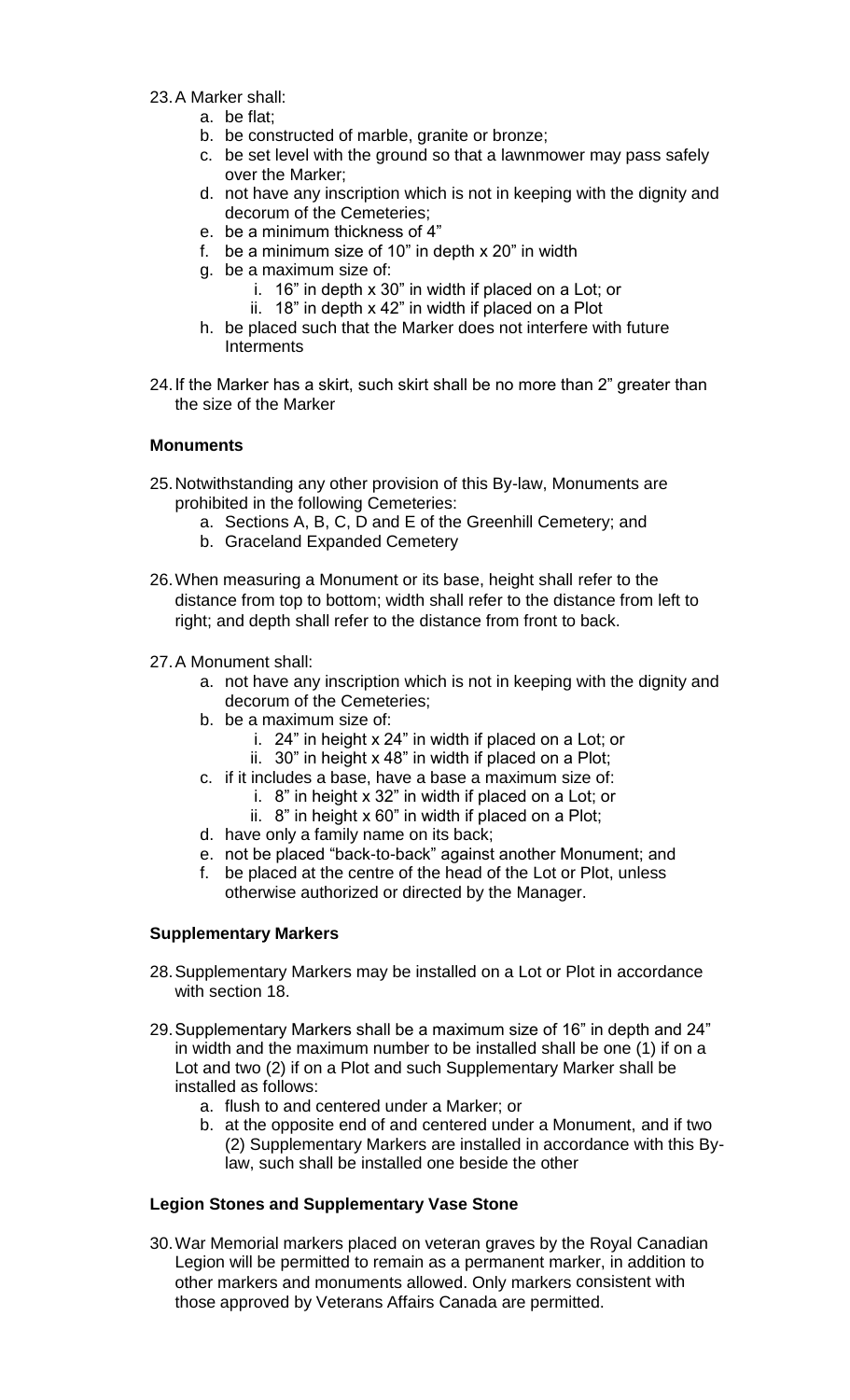# **Foundations**

- 31.Every Monument shall have a foundation.
- 32.A Foundation shall:
	- a. be constructed between March 31 and November 14;
	- b. have a surface area that is flush with the surrounding ground level;
	- c. provide a level surface free of defects;
	- d. be cured for a minimum of forty-eight (48) hours before the installation of the Monument; and
	- e. have a skirt no more than two (2) inches greater than the size of the Monument base

#### **Removal by Manager**

33.The Manager, in his or her sole discretion, may remove from a Cemetery, Lot or Plot any Marker or Monument that does not comply with the regulations in this By-law.

#### **Maintenance**

- 34.The Town shall be responsible for the general care and maintenance of the Markers and Monuments once installed on a Lot or Plot in accordance with the regulations in this By-law.
- 35.Notwithstanding any other provisions of this By-law, if any Marker or Monument should present a risk to public safety because it has become unstable, the cemetery operator shall do whatever it deems necessary by way of repairing, resetting, or laying down the monument or marker or any other remedy to remove the risk.
- 36.Any person who finds a Marker or Monument in need of care or maintenance shall notify the Town.
- 37.The Town assumes no responsibility nor liability for the proper installation of any Marker or Monument, nor for any loss or damage to any Marker or Monument resulting from normal wear and tear, including, but not limited to, minor scraping of the base of Monuments due to turf mowing operations.

#### **Regulations for Cemeteries, Lots and Plots**

#### **General Care and Maintenance**

38.The Town shall be responsible for the general care and maintenance of the Cemeteries, Lots and Plots.

### **Lots and Plots**

- 39.No person may alter any Lot or Plot in any manner whatsoever, including, but not limited to the changing of the grade, the addition of sod, grass seed, or loose stone, the addition of flower beds, trees, shrubbery or plants, the construction of curbing, coping, fencing or walkways of any kind.
- 40.No person shall place, leave, install or erect any article, item, memorial, structure, object or thing of any kind whatsoever in a Cemetery or upon any Lot or Plot unless otherwise permitted by this By-law.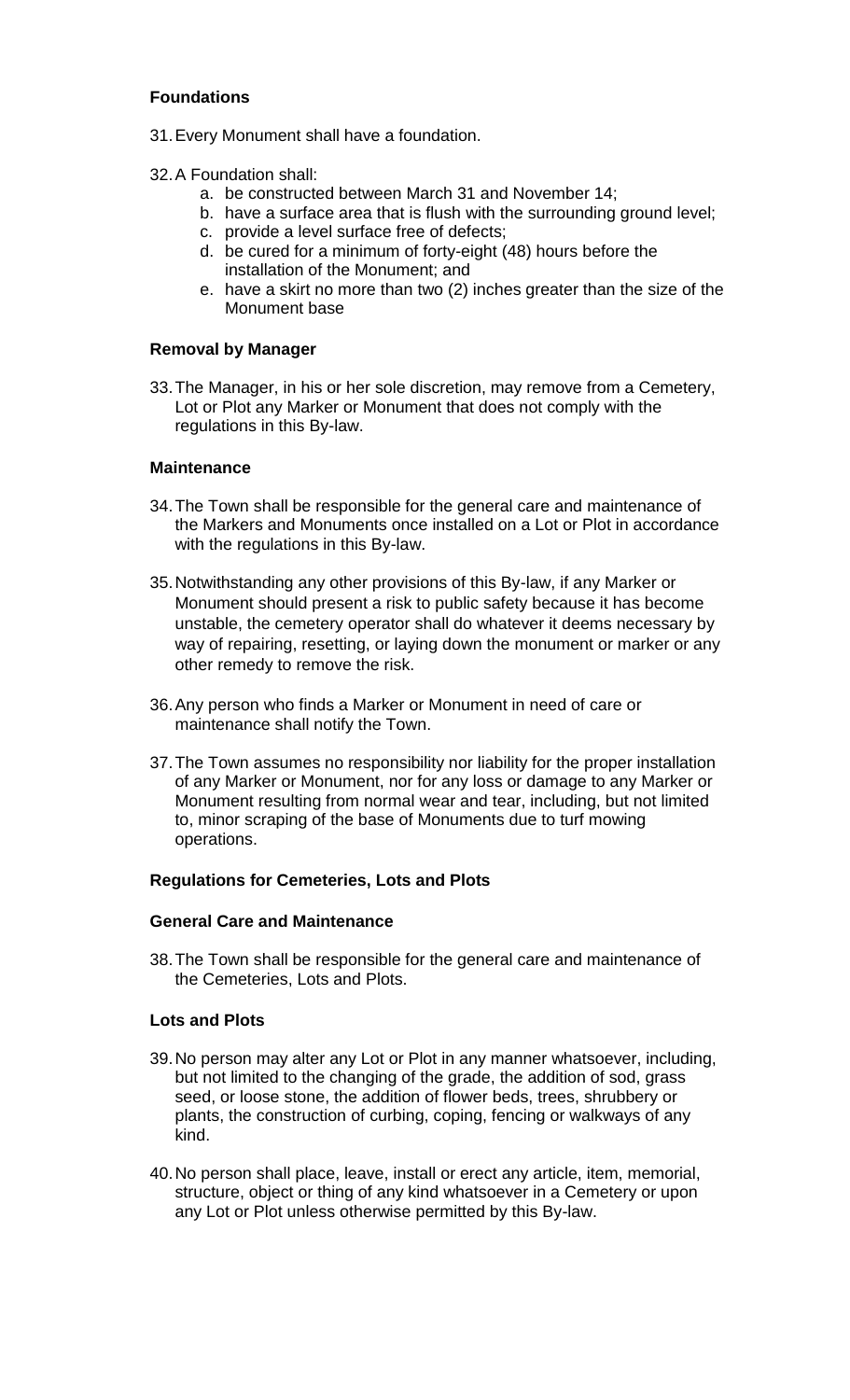- 41.Subject to section 41, the following articles are permitted to be left upon a Lot or Plot by any person:
	- a. fresh and artificial flowers;
	- b. between November 1 and March 31 each year, Christmas wreaths and blankets or artificial wreaths without glass or plastic covers, provided the same are securely fastened to a Monument, or where there is no Monument, mounted on a stand of a least thirty (30) inches high and securely anchored to the ground; and
	- c. between April 1 and October 31 each year, plastic vases, plastic flower pots, potted plants and shepherd's hooks on top of the ground, but not buried, and placed as close to a Monument or Marker base as practical

### **Maintenance**

- 42.Any person who leaves any article permitted by this By-law on a Lot or Plot shall care for and maintain the article while it is left on the Lot or Plot and shall remove the article when the article is no longer permitted under this By-law.
- 43.Except as otherwise indicated in the Act, the Regulations and this By-law, the Town is not responsible to maintain, nor is the Town liable for loss or damage to any articles left in the Cemeteries or upon any Lot or Plot.

# **Removal by Manager**

- 44.The Manager, in his or her sole discretion, may remove from the Cemetery, Lot or Plot:
	- a. anything that is not authorized under this By-law;
	- b. any article if that article may not be left on a Lot or Plot after a certain date if that date has passed;
	- c. any article that is not cared for or maintained, including, but not limited to dead plants or flowers and pots or urns not filled with plants or flowers;
	- d. any trees or shrubs situated in any Lot or Plot that have become, by means of their roots or branches or in any other way detrimental to the adjacent Lot, drains, roads or walks, or prejudicial to the general appearance of the grounds or inconvenient to the public; and
	- e. any article, such as nails, wires, glass, or pottery, which is detrimental to efficient maintenance or constitutes a hazard to machinery, employees or visitors, or does not conform with the natural beauty or design of the Cemetery.

#### **Rules for Contractors**

- 45.In section 43, "Contractor" shall mean any person undertaking work in the Cemeteries who is not an employee of the Town, whether party to a contract with the Town or not.
- 46.Contractors shall:
	- a. Respect the integrity and decorum of the Cemeteries;
	- b. Cease work, if in the immediate vicinity of a funeral, until the conclusion of the funeral service;
	- c. Indemnify and hold harmless the Town, its directors, officers, employees, agents and elected officials, from and against all claims, losses, suits, judgements, legal expenses and for any and all liability for damages to property and injury to persons, including death, which the Town may incur or suffer directly or indirectly as a result of or arising out of or in relation to the Contractor's work within the Cemeteries;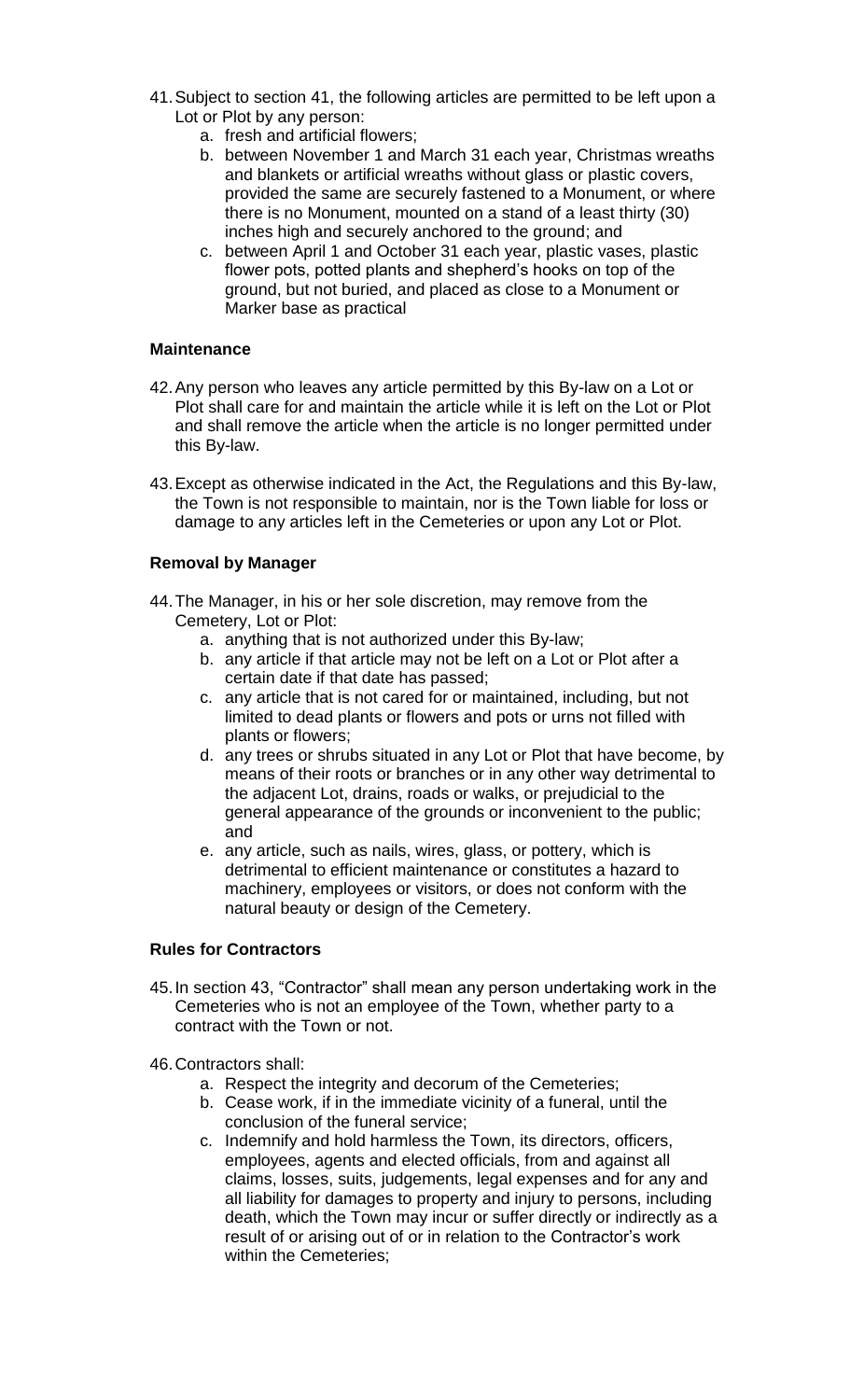- d. at his own expense, take out and maintain, general liability insurance of not less than two million dollars (\$2,000,000.00) and such policy shall be written on a comprehensive basis with coverage for any one occurrence or claim of not less than two million dollars (\$2,000,000.00) and shall contain a provision for cross liability or severability of interest and non-owned automobile coverage with blanket contractual and physical damage coverage for hired automobiles and provide proof of such insurance as required by the Town;
- e. comply with all applicable laws, regulations, orders, by-laws, and requirements of governmental or other public authorities having jurisdiction at any time, including, but not limited to, the following:
	- i. *Occupational Health and Safety Act*, R.S.O. 1990, c. O.1, including the Town's Violence and Harassment in the Workplace Policy and Program, which shall be in place from time to time;
	- ii. *Workplace Safety and Insurance Act, 1997*, S.O. 1997, c.16, Schedule A; and
	- iii. *Accessibility for Ontarians with Disabilities Act, 2005*, S.O. 2005, c.11, including the Town's Accessible Customer Service Standards Policy, which shall be in place from time to time

and, upon request, provide proof of such compliance in the prescribed form or in any other form as required by the Town;

- f. undertake all work during Open Hours, unless under special written permission of the Manager;
- g. undertake no work on a Saturday that cannot be finished on that day;
- h. undertake no work on a Sunday absent written permission or direction from the Manager of Public works;
- i. not remove any marker or monument without written permission of the Manager
- j. not transport heavy loads in the Cemeteries when, in the opinion of the Manager, driveways or any other areas are in an unfit condition;
- k. lay planks on Lots and areas over which materials are to be moved;
- l. restore or replace any surface damaged by any work undertaken;
- m. not park on the grassy areas of the Cemeteries unless directed to do so by the Manager;
- n. place all implements and materials used in the performance of any work in accordance with the direction of the Manager; and
- o. remove all rubbish and surplus earth, refuse, litter and debris in such manner as the Manager directs

# **Rules for Visitors**

- 47.Funeral corteges within Cemeteries shall follow the route as may be directed by the Manager, when required.
- 48.All persons visiting the Cemeteries shall:
	- a. attend during Open Hours;
	- b. respect the integrity and decorum of the Cemeteries and not engage in any noisemaking, picnicking nor improper conduct;
	- c. not walk on any Marker nor sit, lean nor climb on any Monument;
	- d. not drive vehicles within the Cemeteries at a speed of more than ten (10) kilometres per hour, or elsewhere than upon the roadways provided for vehicles
	- e. not park on the grassy areas unless directed to do so by the Manager;
	- f. not drive any all-terrain vehicle or snowmobiles in the Cemeteries;
	- g. not discharge any firearm unless in accordance with the provisions of any by-law of the Town that may be in effect from time to time regulating the discharge of firearms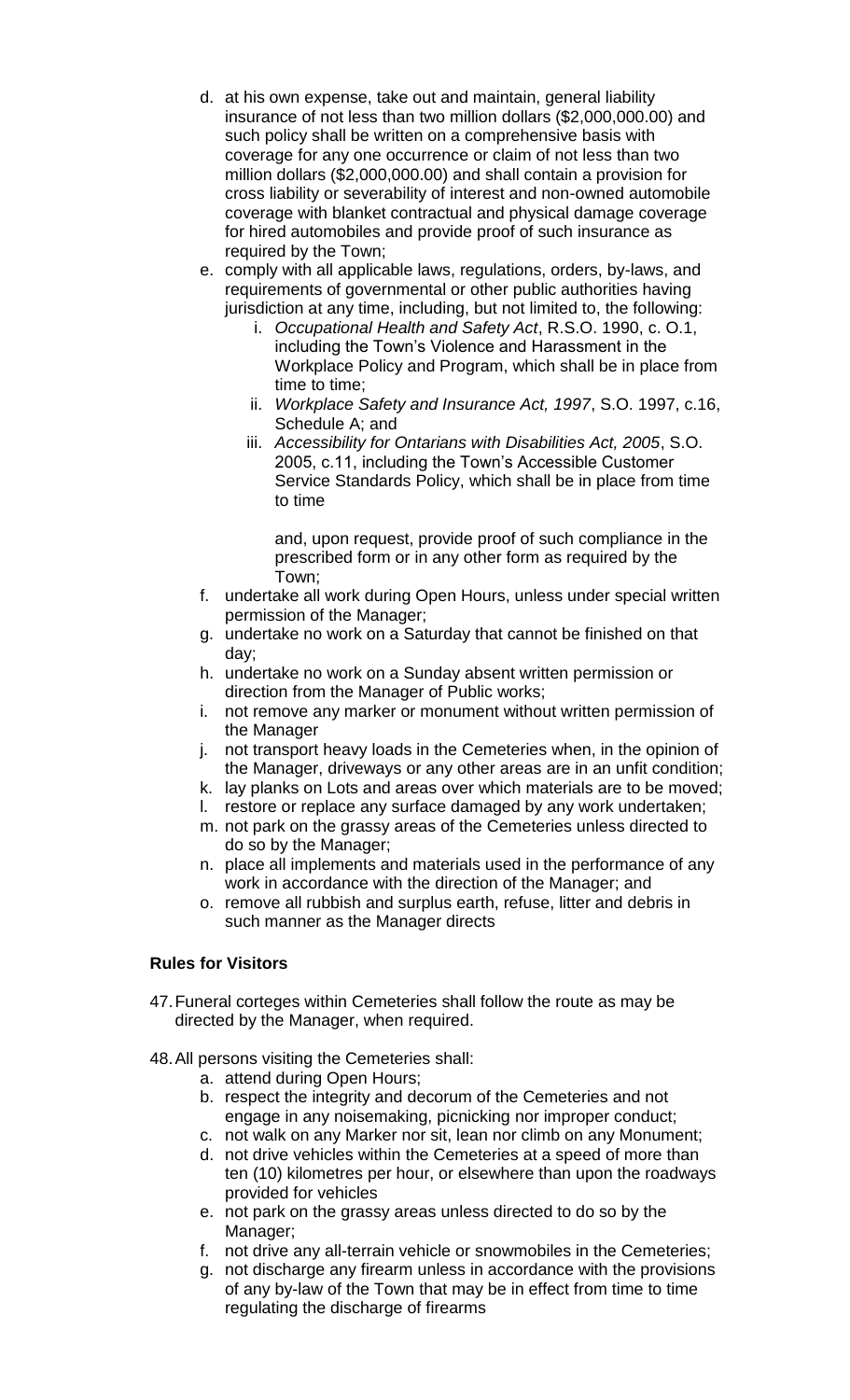- h. not bring any dogs or animals into the Cemeteries, except service animals;
- i. not bring alcohol
- j. remove all rubbish, refuse, litter and debris from the Cemeteries or place the same in designated receptacles; and
- k. be responsible for any damage to the Cemeteries caused by any failure to comply with the rules set out in these By-laws

#### **General**

- 49.Calculation of time periods within this By-law shall exclude the day on which the first event happens and include the day on which the second event happens and such calculation shall not include Saturdays, Sundays and Holidays.
- 50.This By-law shall come into effect upon approval by the Bereavement Authority of Ontario and upon third and final reading.
- 51.By-laws 90-2012 and 67-2018 and any amendments thereto are hereby revoked.

### **READ A FIRST AND SECOND TIME AND PROVISIONALLY ADOPTED THIS 13th DAY OF NOVEMBER, 2018.**

\_\_\_\_\_\_\_\_\_\_\_\_\_\_\_\_\_\_\_\_\_\_\_\_\_\_\_\_\_ **MAYOR, Nelson Santos**

\_\_\_\_\_\_\_\_\_\_\_\_\_\_\_\_\_\_\_\_\_\_\_\_\_\_\_\_\_ **CLERK, Jennifer Astrologo**

### **READ A THIRD TIME AND FINALLY PASSED THIS 11th DAY OF FEBRUARY, 2019.**

**MAYOR, Nelson Santos**

\_\_\_\_\_\_\_\_\_\_\_\_\_\_\_\_\_\_\_\_\_\_\_\_\_\_\_\_\_

**CLERK, Jennifer Astrologo**

\_\_\_\_\_\_\_\_\_\_\_\_\_\_\_\_\_\_\_\_\_\_\_\_\_\_\_\_\_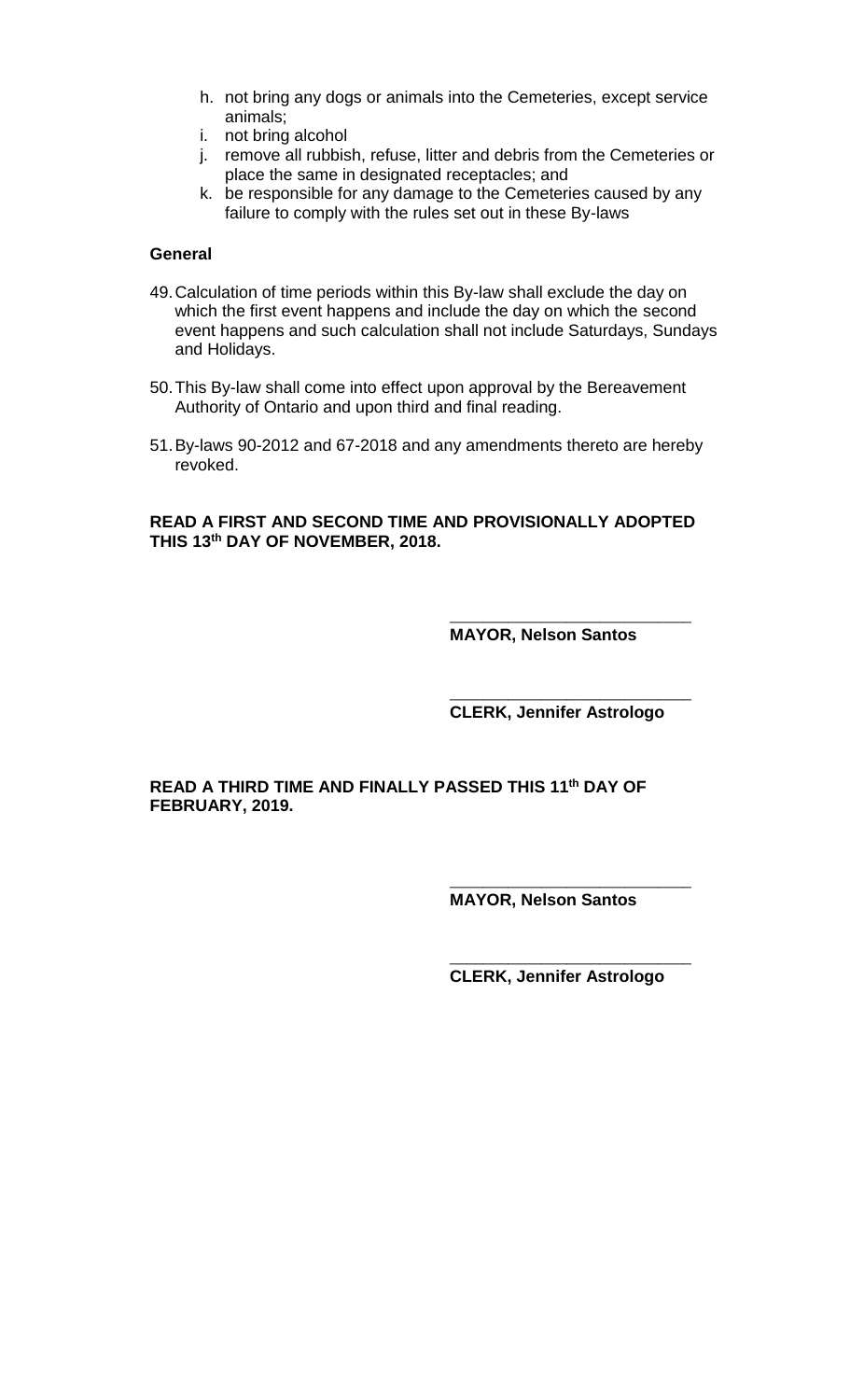# **SCHEDULE "A"**

| <b>Cemetery Name</b><br>Augustine                          | Location<br>Farm Lot, Road 2 East                                         | <b>Description</b><br>Lot: 1, Conc. 1, Pt. 3<br>12R15587      | <b>Status</b><br>Inactive     | Roll No.<br>None                    |
|------------------------------------------------------------|---------------------------------------------------------------------------|---------------------------------------------------------------|-------------------------------|-------------------------------------|
| Greenhill<br><b>Pearl Street</b><br><b>Cottam Cemetery</b> | <b>Mill Street West</b><br><b>Pearl Street West</b><br>s/s County Road 34 | Lot: 4, Conc. 1<br>Lot: 2, Conc. 1 WD<br>Lot: 271, Conc. STR, | Active<br>Inactive<br>Active- | 020-00300<br>090-08300<br>570-05400 |
|                                                            |                                                                           | Part 1 Plan 12R12365                                          | Anglic.<br>Active-<br>Other   | 570-05500                           |
| Northridge                                                 | South Talbot Road                                                         | Lots: 277, 278, Conc.<br>STR, Part 1<br>12R15809              | Active                        | 580-04100                           |
| <b>Baptist</b>                                             | e/s Thompson<br>Crescent                                                  | Lot: 21, Conc. 5 E.D.                                         | Active                        | 400-02500                           |
| Chippawa Indian                                            | Farm Lot, Road 4 East                                                     | s/e corner<br>Lot: 20, Conc. 4 E.D.                           | Inactive                      | 390-03500                           |
| Fairview                                                   | n/s Road 3 East                                                           | Lot: 11, Conc. 3 E.D.                                         | Active                        | 340-00500                           |
| Graceland<br>Universalist (or<br>Fox) + Expansion          | Road 5 East at Olinda<br>Sideroad                                         | Lot: 21, Conc. 4 E.D<br>Part of Part 1<br>12R6602.            | Active                        | 390-02100                           |
| Kenyon (Malott)                                            | Farm Lot 12,<br>w/s Kenyon Point Rd.                                      | Lot: Farm Lt. 12<br>Kenyon Point Road                         | Inactive                      | Road<br>Allowance                   |
| Negro                                                      | <b>Division Road</b>                                                      | s/w corner<br>Lot: M Conc 3 W.D.                              | Inactive                      | 370-08600                           |
| <b>Malott</b>                                              | Heritage Road                                                             | Lot: 4, Conc. 1 W.D.<br>Parts 1 to 3 12R5593                  | Inactive                      | 270-31502                           |
| <b>Olinda United</b><br>Church                             | w/s Olinda Sideroad                                                       | Lot: 20, Conc. 5 E.D.<br>Part 1 12R11510                      | Active                        | 400-05200                           |
| <b>Ruthven United</b><br>Church (north)                    | n/s Hwy. 3 at Albuna<br>Townline                                          | Lot: 13, Conc. 2 E.D.                                         | Active                        | 290-26200                           |
| (south)                                                    | s/s Hwy. 3 at Albuna<br><b>Townline</b>                                   | Lot: 13, Conc. 2 E.D.                                         | Active                        | 290-20300                           |